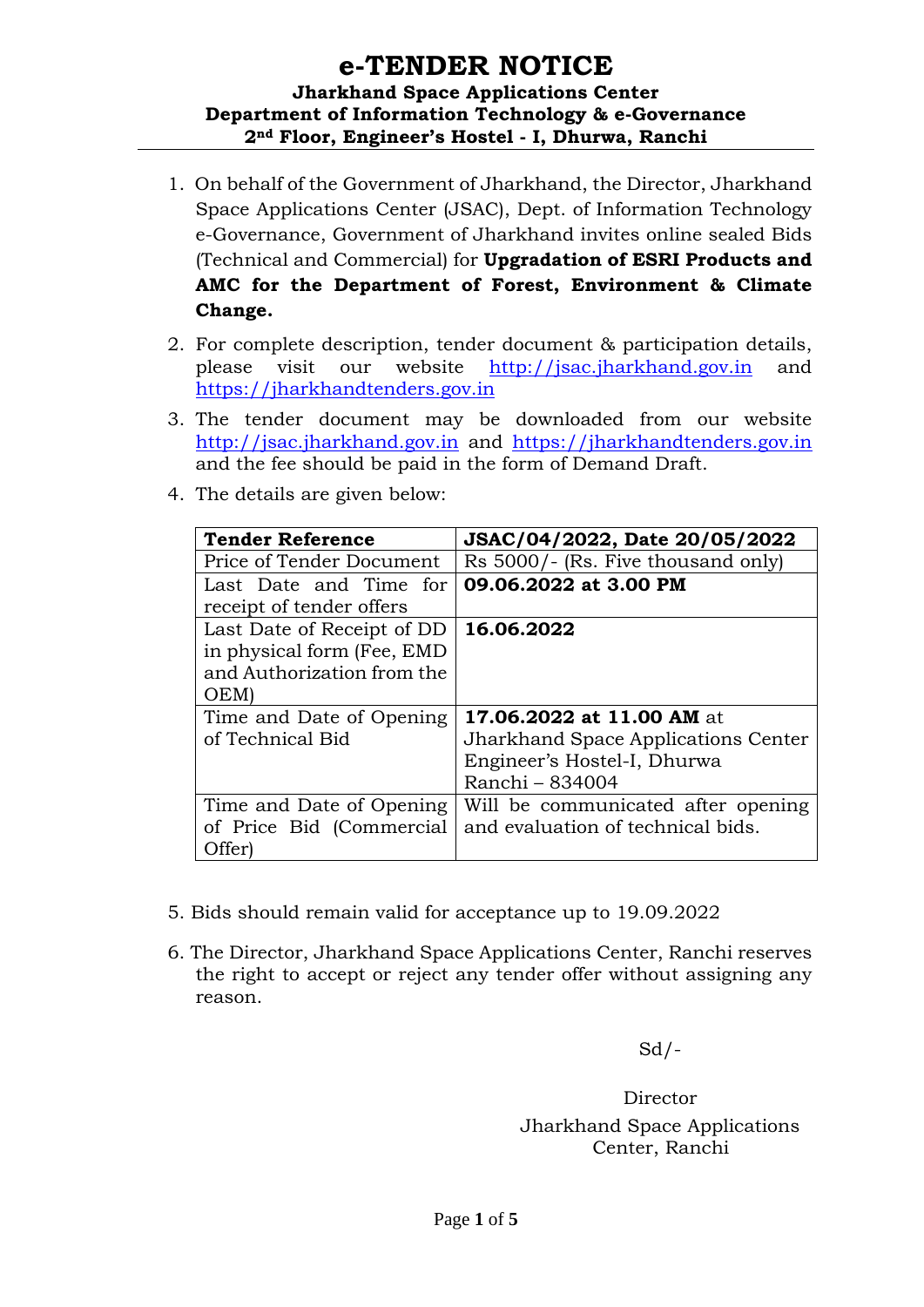# **1. Scope of the work**

Jharkhand Space Applications Center, Department of Information Technology & e-Gov, Govt. of Jharkhand invites online sealed Tender (Technical and Commercial) from manufacturer or their authorized dealer for **Upgradation of ESRI Products and AMC for one year** at **Department of Forest, Environment & Climate Change**. The details of the upgradation are as follows;

| S.<br>No       | Items                                                                                                                                                               | <b>Expiry Date</b> | <b>New</b><br>License | No. of<br>License |
|----------------|---------------------------------------------------------------------------------------------------------------------------------------------------------------------|--------------------|-----------------------|-------------------|
| 1 <sub>1</sub> | Up-gradation of ArcGIS Desktop<br>Basic 10.7.1 Software to Latest<br>Version and Technical Support for<br>One Year (Working Plan Circle,<br>Van Bhavan, Ranchi)     | 31/08/2021         | $10.8.1$ or<br>Latest | 02                |
| 2.             | Up-gradation of ArcGIS Desktop<br>Standard 10.7.1 Software to Latest<br>Version and Technical Support for<br>One Year. (Working Plan Circle,<br>Van Bhavan, Ranchi) | 31/08/2021         | $10.8.1$ or<br>Latest | 0 <sub>1</sub>    |
| 3.             | Up-gradation of ArcGIS Desktop<br>Basic 10.8 Software to Latest<br>Version and Technical Support for<br>One Year. (Working Plan Circle,<br>Medininagar)             | 30/04/2022         | $10.8.1$ or<br>Latest | 0 <sub>1</sub>    |

#### **2. General Condition**

- a. The tender documents can be downloaded from [https://jsac.jharkhand.gov.in](https://jsac.jharkhand.gov.in/) or <https://jharkhandtenders.gov.in/>
- b. The tender document fee of Rs 5000/- should be paid through Demand Draft in favour of Jharkhand Space Applications Center payable at Ranchi.
- c. Bidders are required to pay Rs. 25,000 (Rs. Twenty-Five Thousand Only) as Earnest Money Deposit (EMD) through Demand Draft in favour of Jharkhand Space Applications Center payable at Ranchi along with the offer. The EMD of unsuccessful Bidder's will be discharged/ returned within 30 days after the finalization of tender.
- d. The EMD of the successful bidder will be returned after satisfactory installation and training.
- e. Any discount /free modules /free services (if any) should be mentioned in the quotation.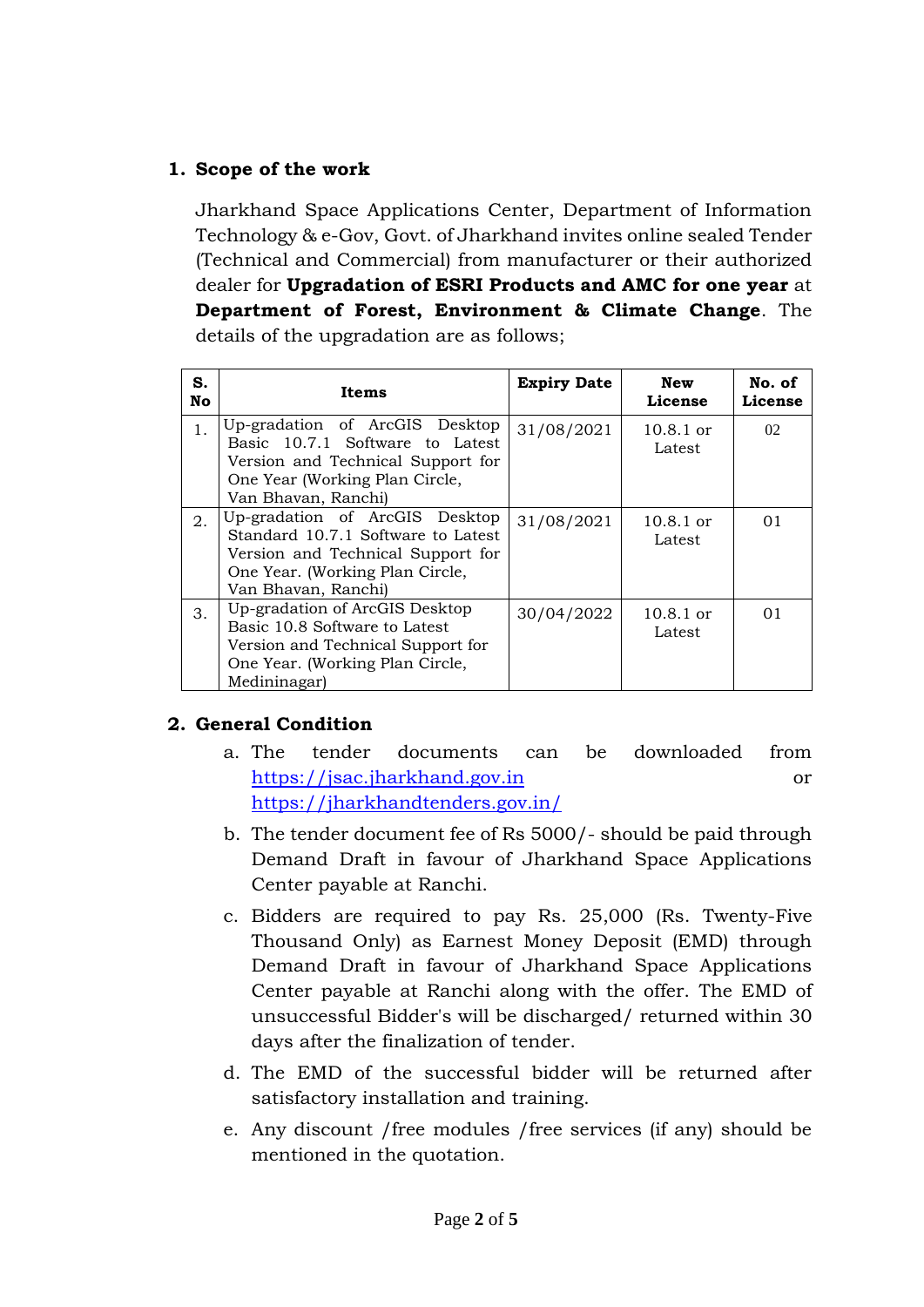- f. Authorization from the OEM(Ink Signed / Digital Signed) should be submitted by the bidder in the form of hard copy along with EMD.
- g. The bidder should have GST registration certificate and latest GST return up to February 2022 should be submitted.
- h. The bidders are required to furnish PAN Number.
- i. A self-certificate by company to be submitted mentioning that the company has not been blacklisted in any state of India.
- j. All the products supplied should have one-year warranty after the installation for any type of malfunctioning/error and further upgradation, if any, within the warranty period.
- k. The tender is two bid system. The Technical and Commercial Offers should be uploaded separately as per requirement of the e-tender on [https://jharkhandtenders.gov.in/.](https://jharkhandtenders.gov.in/)
- l. The bidder should submit Audited Balance sheet along with Profit and Loss account, for the year 2018- 19, 2019-20 and 2020-2021. [Copy of audited balance sheet along with Profit and Loss account for the year 2018-19, 2019-20 and 2020- 2021].
- m. The annual turnover of the bidder in selling of ESRI Products must exceed 10 lakhs during the last three financial years in total (2018-19, 2019-20 and 2020-2021). [Copies of work order and work completion (Installation) certificate].
- n. The quoted price should not be more then GeM Price.
- o. Undertaking that the price quoted for up-gradation of each item is not more than the previously supplied/upgraded the item in elsewhere in India (Government) during last three (03) financial year

# **3. Payment Schedule**

- a. After satisfactory completion of the Supply, installation and training the bidder will have to submit the challan/bill in triplicate with copy of Supply Order.
- b. The payment will be released in instalment as per following details;

| i. After supply and Installation and submission of $\sqrt{\frac{80\%}{n}}$ |     |
|----------------------------------------------------------------------------|-----|
| ii.   After successful completion of training.                             | 20% |

#### **4. Format for Price Bid**

a. The price should be quoted in prescribed format as per annexure-I.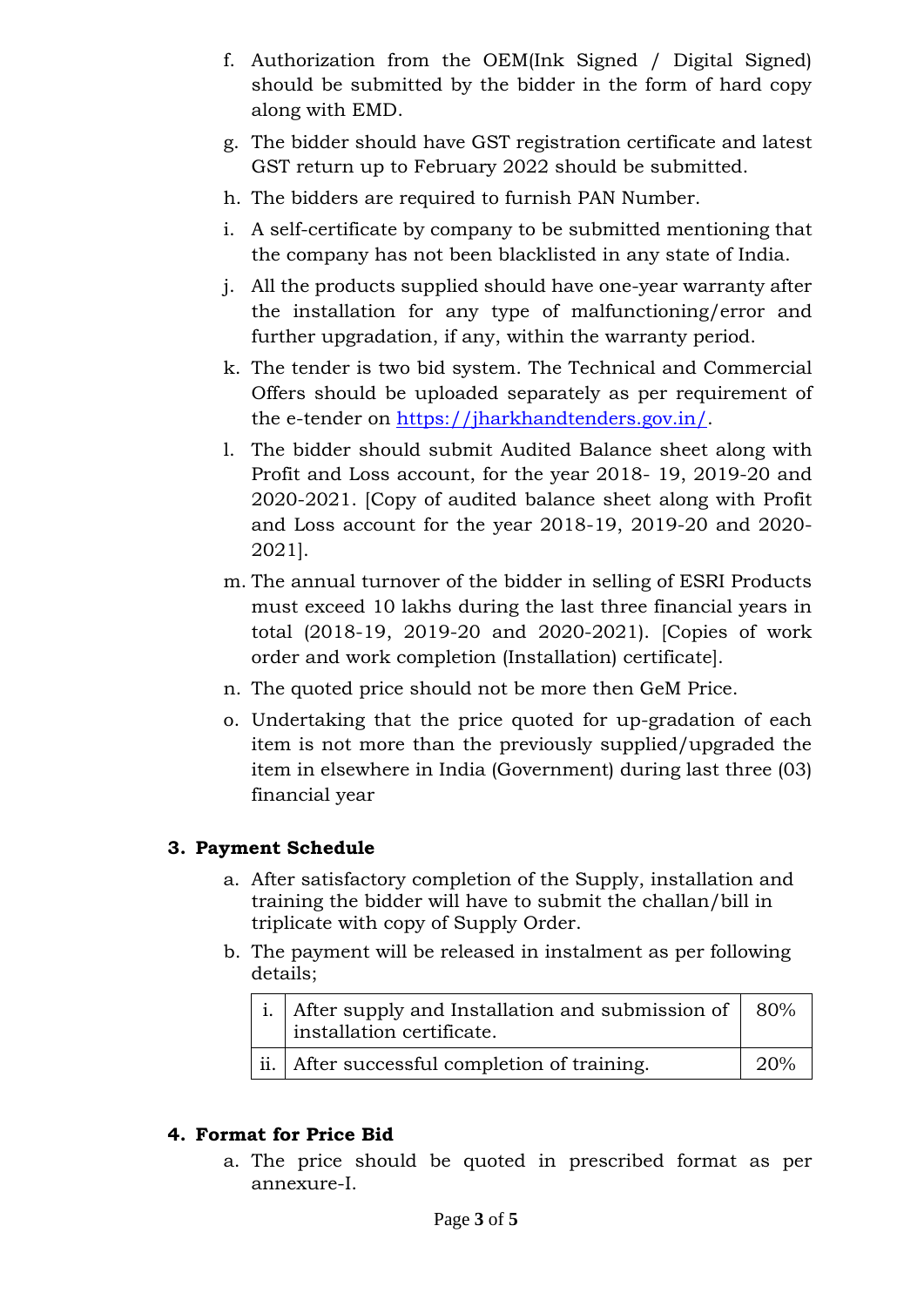- b. The rate quoted for the item should must be inclusive of all applicable taxes, F.O.R and training.
- c. Acceptance of lowest rate is not obligatory and the Director, JSAC reserves the right to reject any or all quotations without assigning any reason thereto.

## **5. Checklist of Enclosures**

Technical Requirement Checklists;

| S. No.         | Items                                           | Compliance |  |
|----------------|-------------------------------------------------|------------|--|
|                | Tender document fee through Demand draft.       | Yes/No     |  |
| $\overline{2}$ | The Earnest Money Deposit (EMD) through         | Yes/No     |  |
|                | Demand draft.                                   |            |  |
| 3              | GST Registration Certificate & latest GST       | Yes/No     |  |
|                | return certificate (February 2022)              |            |  |
| $\overline{4}$ | The annual turnover of the company in           | Yes/No     |  |
|                | selling of ESRI Products must exceed Rs. 10     |            |  |
|                | lakhs during the last three financial years in  |            |  |
|                | total (2018-19, 2019-20 and 2020-2021).         |            |  |
| 5              | Audited Balance sheet along with Profit and     | Yes/No     |  |
|                | Loss account for the year $2018-19$ , $2019-20$ |            |  |
|                | and 2020-2021.                                  |            |  |
| 6              | A self-certificate by company stating that      | Yes/No     |  |
|                | company has not been blacklisted in any         |            |  |
|                | state of India.                                 |            |  |
| $\overline{7}$ | Authorization from the OEM should be            | Yes/No     |  |
|                | submitted by the bidder in the form of hard     |            |  |
|                | copy.                                           |            |  |
| 8              | Letter for acceptance of all Terms and          | Yes/No     |  |
|                | Conditions                                      |            |  |

#### **6. Legal Jurisdiction**

All legal disputes are subject to the jurisdiction of Ranchi courts only.